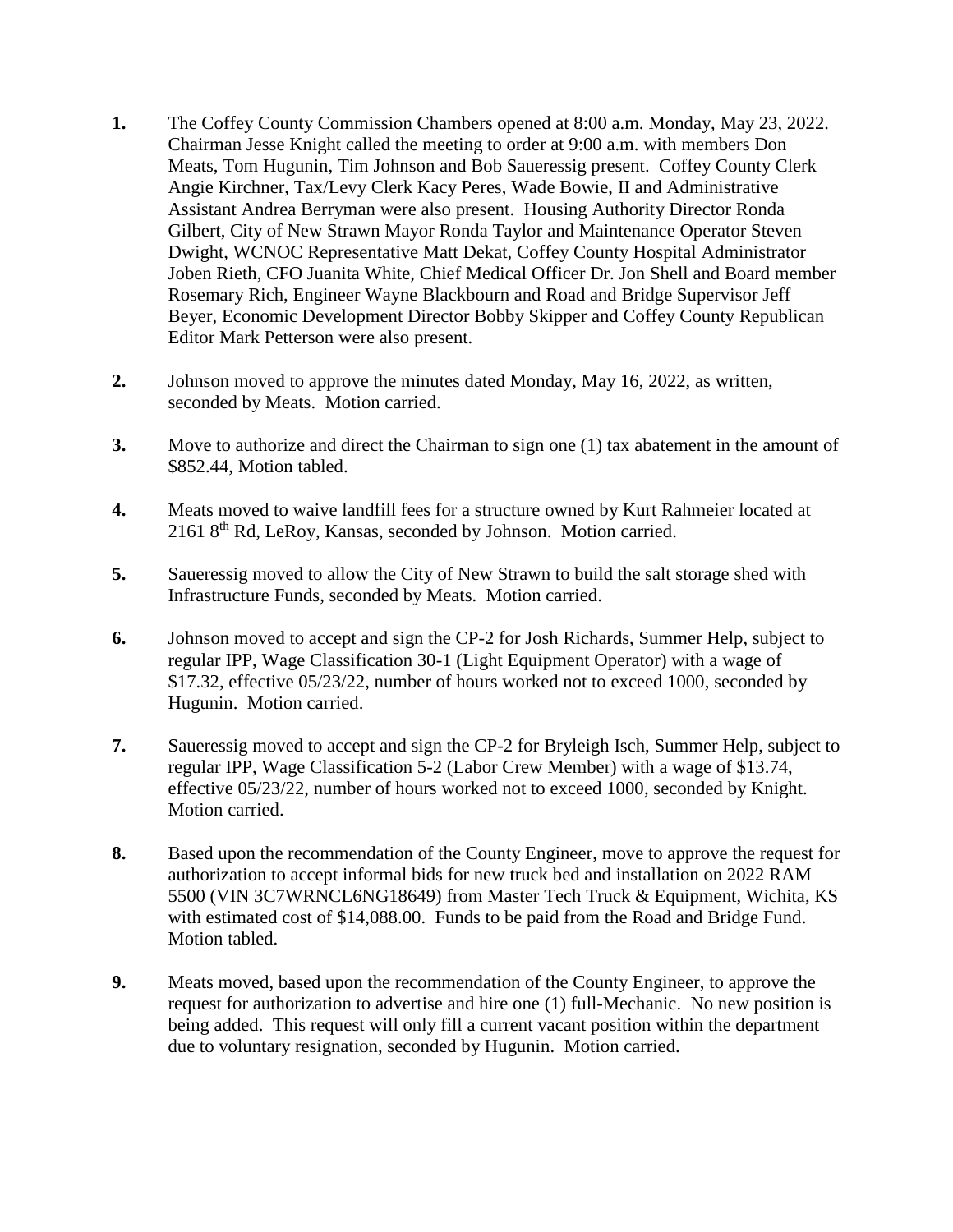- **10.** Hugunin moved to appoint Tim Patterson as Coffey County Representative to the Northeast Homeland Security Council and designate Amber Presley as the Proxy if Tim Patterson is unavailable, seconded by Johnson. Motion carried.
- **11.** Saueressig moved, based upon the recommendation of the County Engineer and recommendation of the County Attorney, to approve the CDL Truck Driver II Job Description and personnel position change. (No additional personnel are being added to the department with this action.), seconded by Johnson. Motion carried.
- **12.** Hugunin moved, based upon the recommendation of the County Engineer, to authorize a position change for Lyle Evans from 30-19 CDL Heavy Truck Driver (\$22.96) to 35-15 CDL Heavy Truck Driver II (\$23.01), effective June 1, 2022, seconded by Johnson. Motion carried.
- **13.** Hugunin moved, based upon the recommendation of the County Engineer, to authorize a position change for Kasey Holveck from 30-12 CDL Heavy Truck Driver (\$20.76) to 35- 8 CDL Heavy Truck Driver II (\$20.81), effective June 1, 2022, seconded by Meats. Motion carried.
- **14.** Knight moved, based upon the recommendation of the County Engineer, to authorize a position change for David Williams from 30-19 CDL Heavy Truck Driver (\$22.96) to 35- 15 CDL Heavy Truck Driver II (\$23.01), effective June 1, 2022, seconded by Johnson. Motion carried.
- **15.** Saueressig moved, based upon the recommendation of the County Engineer, to authorize a position change for Doug Young from 30-26 CDL Heavy Truck Driver (\$26.80) to 35- \_\_ CDL Heavy Truck Driver II (\$26.80), effective June 1, 2022, seconded by Meats. Motion carried.
- **16.** Hugunin moved, based upon the recommendation of the County Engineer, to authorize a position change for Adam Sowder from 35-7 Heavy Equipment Operator (\$20.51) to 40- 3 Specialized Heavy Equipment Operator (\$20.54), effective June 1, 2022, seconded by Johnson. Motion carried.
- **17.** Johnson moved to approve the Highway Department's revised Table of Organization dated 5/23/2022, seconded by Meats. Motion carried.
- **18.** Hugunin moved, based upon the recommendation of the County Attorney, to approve and direct the Chairman to approve a revision and addition to the Coffey County Position and Classification Chart within the Table of Organization for the County Attorney's Office for the new position of Legal Intern, seconded by Saueressig. Motion carried.
- **19.** Hugunin moved to authorize and direct the Chairman to sign the Coffey County Payroll Notice for Cael Johnson, County Attorney's Office, Legal Intern, New Hire: 5 (Step 3), wage: \$13.99, effective May 16, 2022, seconded by Meats. Motion carried.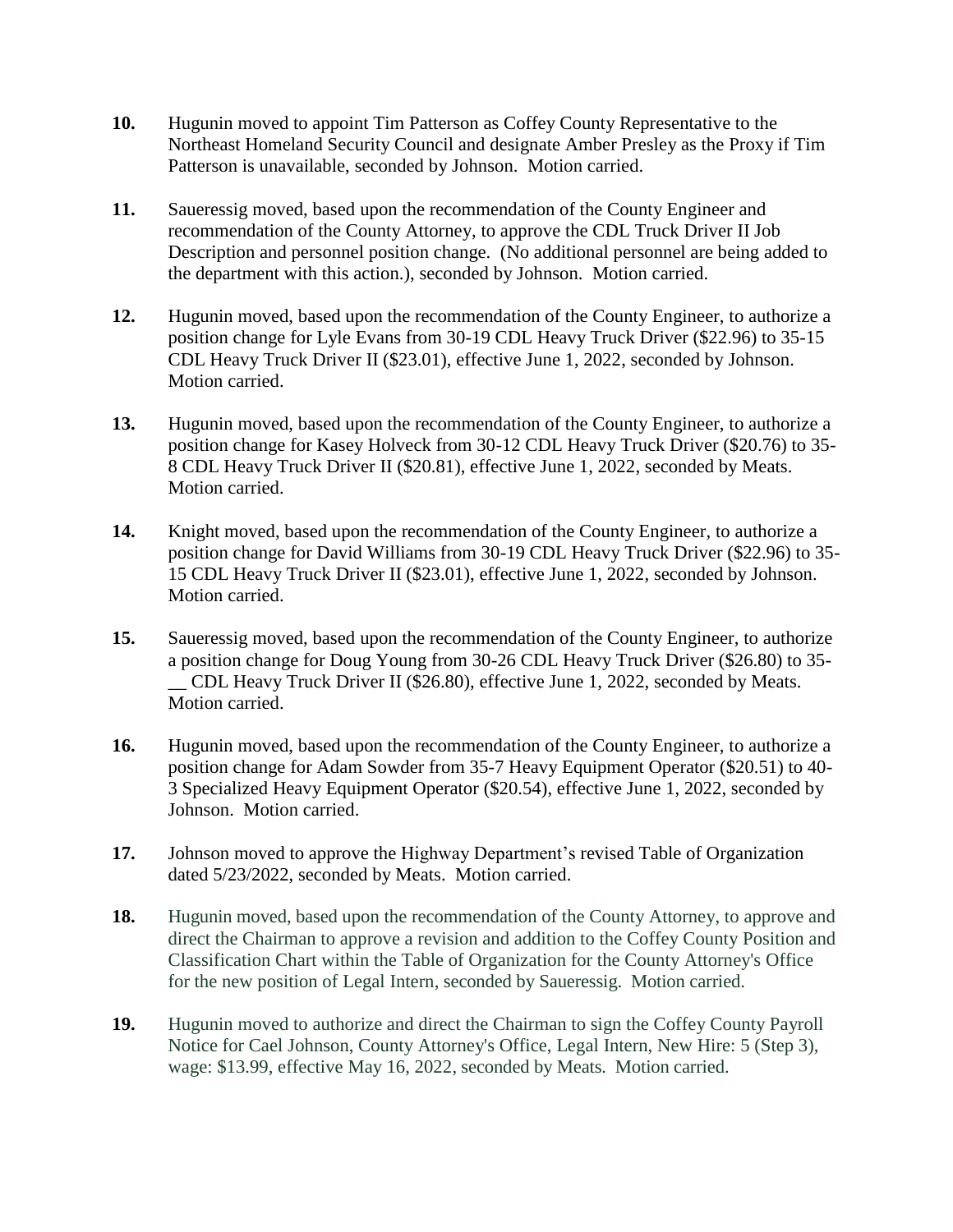- **20.** Saueressig moved to enter into executive session for 15 minutes at 11:24 a.m., to include each of the Commissioners, County Counselor Wade Bowie, II, EMP Shields owners Patrick Barns and Bobby McNeal and Economic Development Director Bobby Skipper, to discuss data relating to the financial affairs or trade secrets of a corporation, relating to EMP financial affairs, under the Kansas Open Meetings Act (K.S.A. (75-4319)(b)(4)). To resume in the Commission Chambers at 11:39 a.m., seconded by Hugunin. Motion carried. 4-yes, 1-abstention-Knight.
- **21.** The Board resumed regular session at 11:39 a.m.
- **22.** Johnson moved to enter into executive session for 15 minutes at 11:44 a.m., to include each of the Commissioners, County Counselor Wade Bowie, II, EMP Shields owners Patrick Barns and Bobby McNeal and Economic Development Director Bobby Skipper, to discuss data relating to the financial affairs or trade secrets of a corporation, relating to EMP financial affairs, under the Kansas Open Meetings Act (K.S.A. (75-4319)(b)(4)). To resume in the Commission Chambers at 11:59 a.m., seconded by Hugunin. Motion carried. 4-yes, 1-abstention-Knight.
- **23.** The Board resumed regular session at 11:59 a.m.
- **24.** Saueressig moved to enter into executive session for 20 minutes at 12:06 p.m., to include each of the Commissioners, County Counselor Wade Bowie, II and Economic Development Director Bobby Skipper, to discuss data relating to the financial affairs or trade secrets of a corporation, under the Kansas Open Meetings Act (K.S.A. (75- 4319)(b)(4)). To resume in the Commission Chambers at 12:26 p.m., seconded by Meats. Motion carried.
- **25.** The Board resumed regular session at 12:26 p.m.
- **26.** Hugunin moved to accept the bid from Modern Air as sole source to upgrade heating and air system subscription power supply in the amount of \$10,265, seconded by Knight. Motion carried.
- **27.** Meats moved to enter into executive session for 15 minutes at 1:24 p.m., to include each of the Commissioners and County Counselor Wade Bowie, II, to discuss matters deemed privileged in the attorney-client relationship, regarding pending litigation that the County has a vested interest in, under the Kansas Open Meetings Act (K.S.A. (75-4319)(b)(6)). To resume in the Commission Chambers at 1:39 p.m., seconded by Johnson. Motion carried.
- **28.** The Board resumed regular session at 1:39 p.m.
- **29.** The courthouse will be closed on Monday, May 30<sup>th</sup>, 2022, in observance of Memorial Day. The next regularly scheduled meeting will be Tuesday, May  $31<sup>st</sup>$ , 2022.
- **30.** The Board will question and sign warrants and vouchers for the month of May 2022 on Thursday, May  $26<sup>th</sup>$ , 2022.